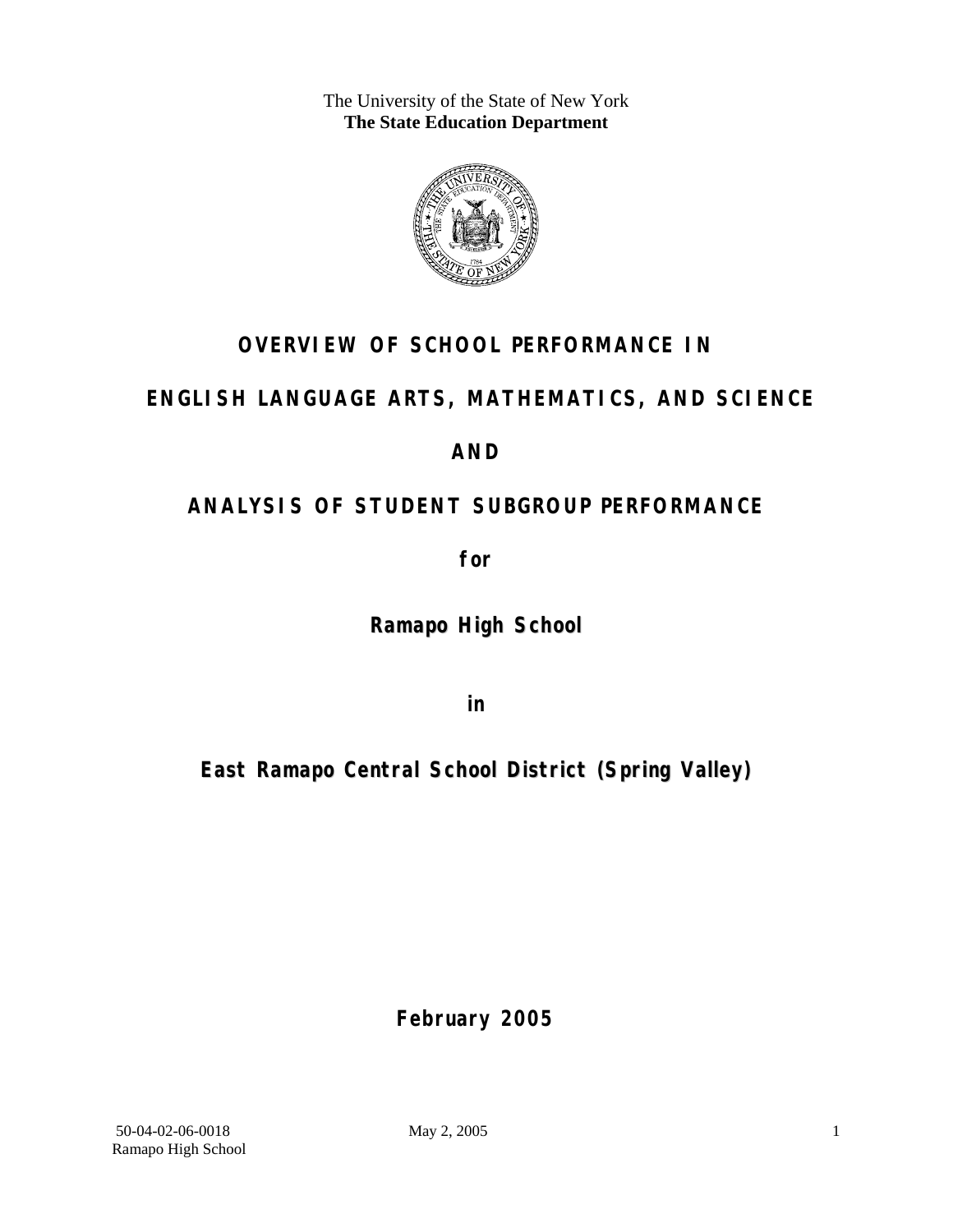#### **THE UNIVERSITY OF THE STATE OF NEW YORK**

#### **Regents of The University**

| Tonawanda             |
|-----------------------|
|                       |
| Staten Island         |
| New Rochelle          |
| Peru                  |
| <b>North Syracuse</b> |
| New York              |
| <b>Belle Harbor</b>   |
| <b>Buffalo</b>        |
| Hartsdale             |
| Albany                |
| <b>Bronx</b>          |
| <b>Binghamton</b>     |
| Rochester             |
| New York              |

## **President of The University and Commissioner of Education**

RICHARD P. MILLS

**Deputy Commissioner for Elementary, Middle, Secondary and Continuing Education**  JAMES A. KADAMUS

#### **Assistant Commissioner for Standards, Assessment and Reporting**  DAVID M. ABRAMS

**Coordinator, Information and Reporting Services** 

MARTHA P. MUSSER

The State Education Department does not discriminate on the basis of age, color, religion, creed, disability, marital status, veteran status, national origin, race, gender, genetic predisposition or carrier status, or sexual orientation in its educational programs, services and activities. Portions of this publication can be made available in a variety of formats, including braille, large print or audio tape, upon request. Inquiries concerning this policy of nondiscrimination should be directed to the Department's Office for Diversity, Ethics, and Access, Room 530, Education Building, Albany, NY 12234. **Requests for additional copies of this publication may be made by contacting the Publications Sales Desk, Room 309, Education Building, Albany, NY 12234.** 

Please address all correspondence about this report that is not related to data corrections to:

*School Report Card Coordinator Information and Reporting Services Team New York State Education Department Room 863 EBA 89 Washington Avenue Albany, NY 12234*  E-mail: *RPTCARD@mail.nysed.gov*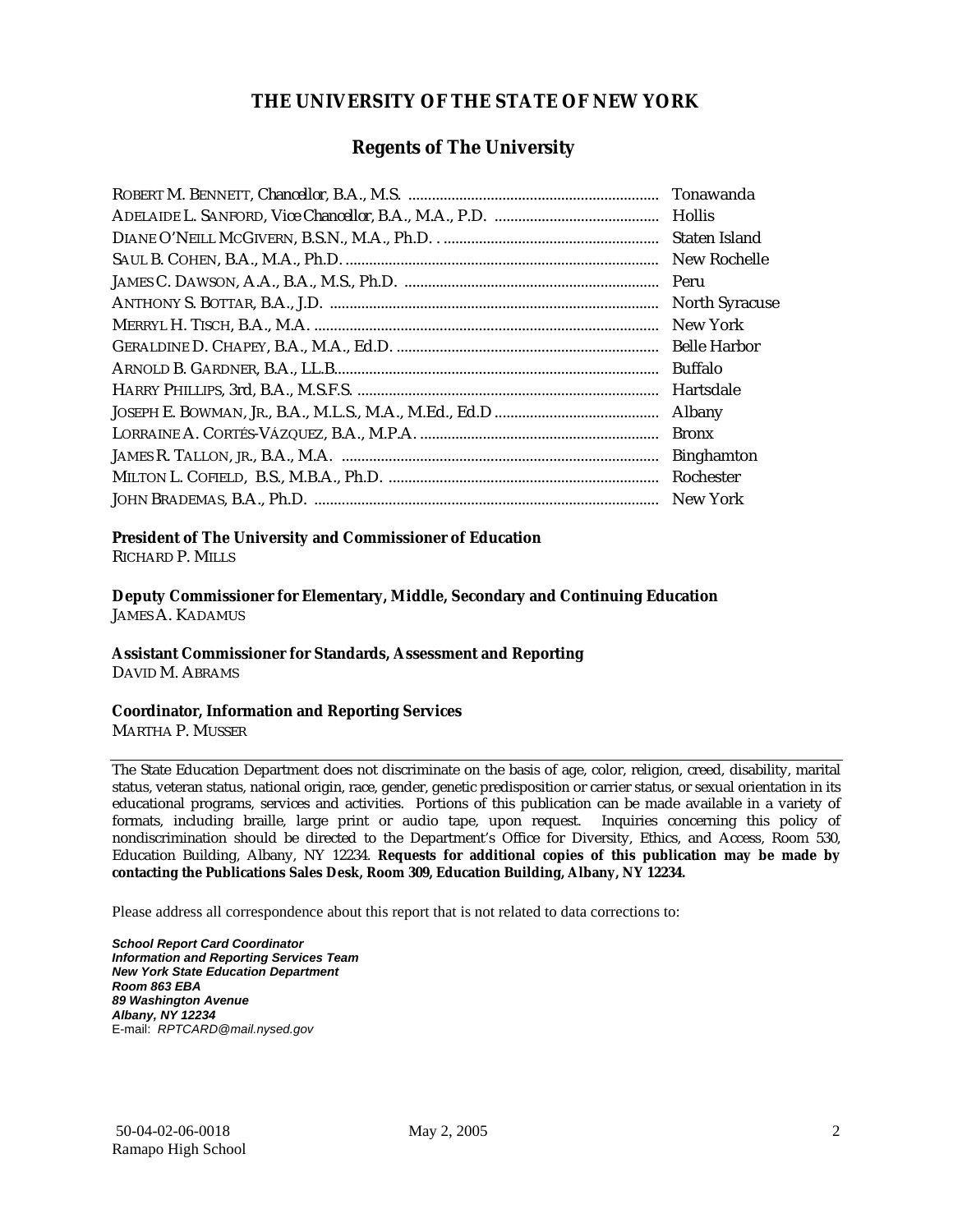The *New York State School Report Card* is an important part of the Board of Regents effort to raise learning standards for all students. It provides information to the public on student performance and other measures of school and district performance. Knowledge gained from the school report card on a school's strengths and weaknesses can be used to improve instruction and services to students.

The *New York State School Report Card* consists of three parts: the *Overview of School Performance in English Language Arts, Mathematics, and Science and Analysis of Student Subgroup Performance,* the *Comprehensive Information Report,* and the *Accountability Status Report*. The *Overview and Analysis* presents performance data on measures required by the federal No Child Left Behind Act: English, mathematics, science, and graduation rate. Performance data on other State assessments can be found in the *Comprehensive Information Report*. The *Accountability Status Report* provides information as to whether a school is making adequate progress toward enabling all students to achieve proficiency in English and mathematics.

State assessments are designed to help ensure that all students reach high learning standards. They show whether students are getting the foundation knowledge they need to succeed at the elementary, middle, and commencement levels and beyond. The State requires that students who are not making appropriate progress toward the standards receive academic intervention services.

In the *Overview*, performance on the elementary- and middle-level assessments in English language arts, mathematics, and science is reported in terms of mean scores and the percentage of students scoring at each of the four levels. These levels indicate performance on the standards from seriously deficient to advanced proficiency. Regents examination scores are reported in four score ranges. Scores of 65 to 100 are passing; scores of 55 to 64 earn credit toward a local diploma (with the approval of the local board of education). Though each elementary- and middle-level assessment is administered to students in a specific grade, secondary-level assessments are taken by students when they complete the coursework for the core curriculum. Therefore, the performance of students at the secondary level is measured for a student cohort rather than a group of students at a particular grade level. Students are grouped in cohorts according to the year in which they first entered grade 9.

The assessment data in the *Overview and Analysis* are for all tested students in the school, including general-education students and students with disabilities. In the *Overview*, each school's performance is compared with that of schools similar in grade level, district resources, and student needs as indicated by income and limited English proficiency (LEP) status. Each district's performance is compared with that of all public schools statewide. In the *Analysis*, performance is disaggregated by race/ethnicity, disability status, gender, LEP status, income level, and migrant status.

Explanations of terms referred to or symbols used in this part of the school report card may be found in the glossary on the last page. Further information on the school report card may be found in the guide, *Understanding Your School Report Card: February 2005*, available on the Information and Reporting Services Web site at www.emsc.nysed.gov/irts.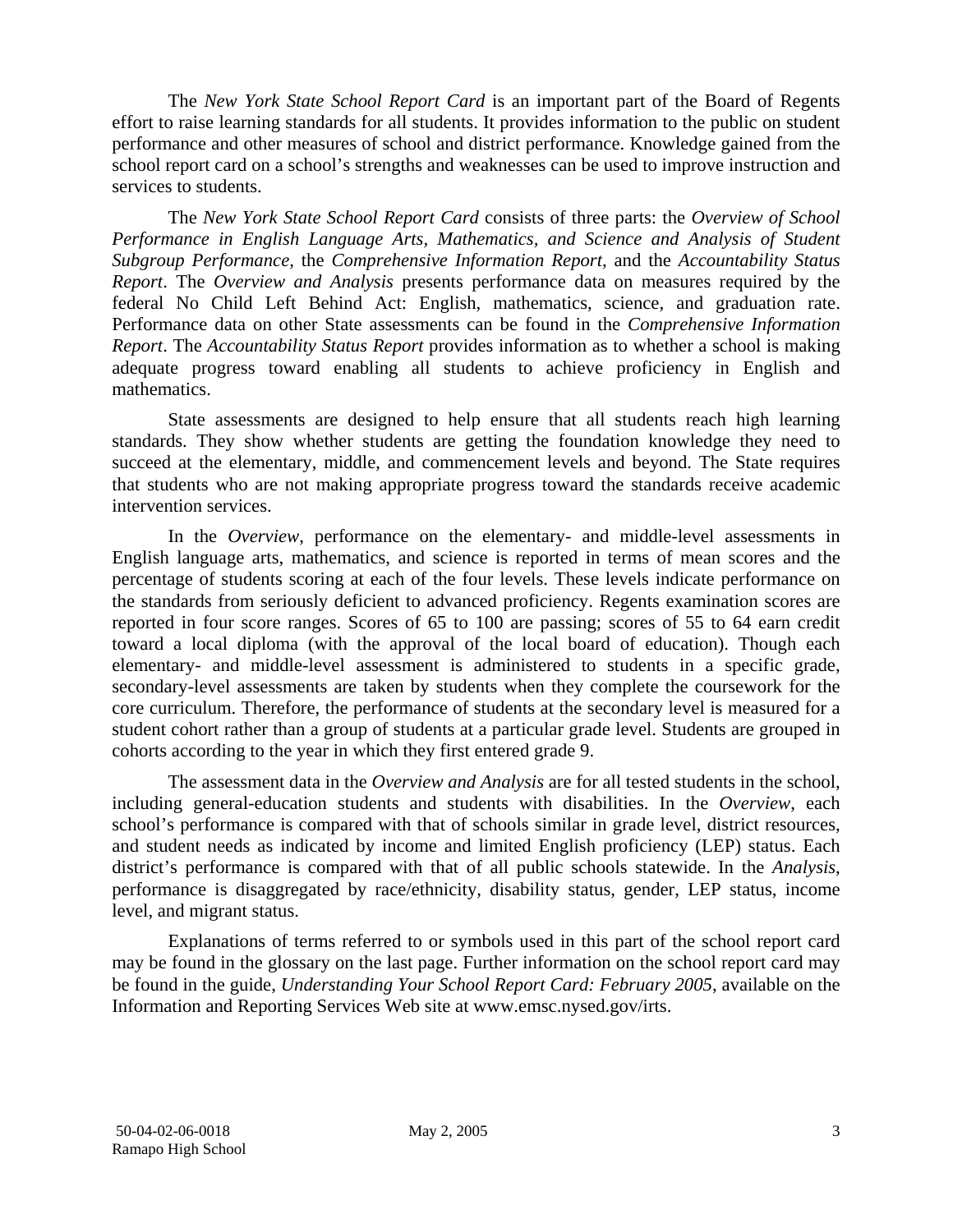# **Overview of School Performance in English Language Arts, Mathematics, and Science**

#### **School Profile**

| Principal:<br>Joseph Farmer | (845)577-6400<br>Phone: |                           |  |  |
|-----------------------------|-------------------------|---------------------------|--|--|
| Organization                | Grade Range             | <b>Student Enrollment</b> |  |  |
| 2003-04                     | $9 - 12$                | 1787                      |  |  |

| 2002–03 School District-wide Total Expenditure per Pupil | \$16,704 |
|----------------------------------------------------------|----------|
|----------------------------------------------------------|----------|

| <b>Similar</b> | This school is in Similar Schools Group 44. All schools in this group are secondary level schools in urban or         |
|----------------|-----------------------------------------------------------------------------------------------------------------------|
| <b>Schools</b> | suburban school districts with high student needs in relation to district resources. The schools in this group are in |
| Group          | the middle range of student needs for secondary level schools in these districts.                                     |
|                |                                                                                                                       |

#### **2003–04 Core Classes Taught by Highly Qualified Teachers\***

| <b>Total Number of</b><br><b>Core Classes</b> | <b>Percent Taught</b><br>by Highly<br>Qualified<br><b>Teachers</b> |
|-----------------------------------------------|--------------------------------------------------------------------|
| 510                                           | 95%                                                                |

\*To meet the federal definition of "highly qualified," public school teachers of core academic subjects must have at least a bachelor's degree and be State certified for and demonstrate subject matter competency in the core academic subject(s) they teach.

#### **2003–04 Teachers with No Valid Teaching Certificate\***

| <b>Total Number of</b><br><b>Teachers</b> | <b>Percent with No</b><br><b>Valid Teaching</b><br><b>Certificate</b> |
|-------------------------------------------|-----------------------------------------------------------------------|
| 142                                       | 4%                                                                    |
| $\mathbf{A}$<br>$\cdots$                  |                                                                       |

\*Includes teachers with a modified temporary license.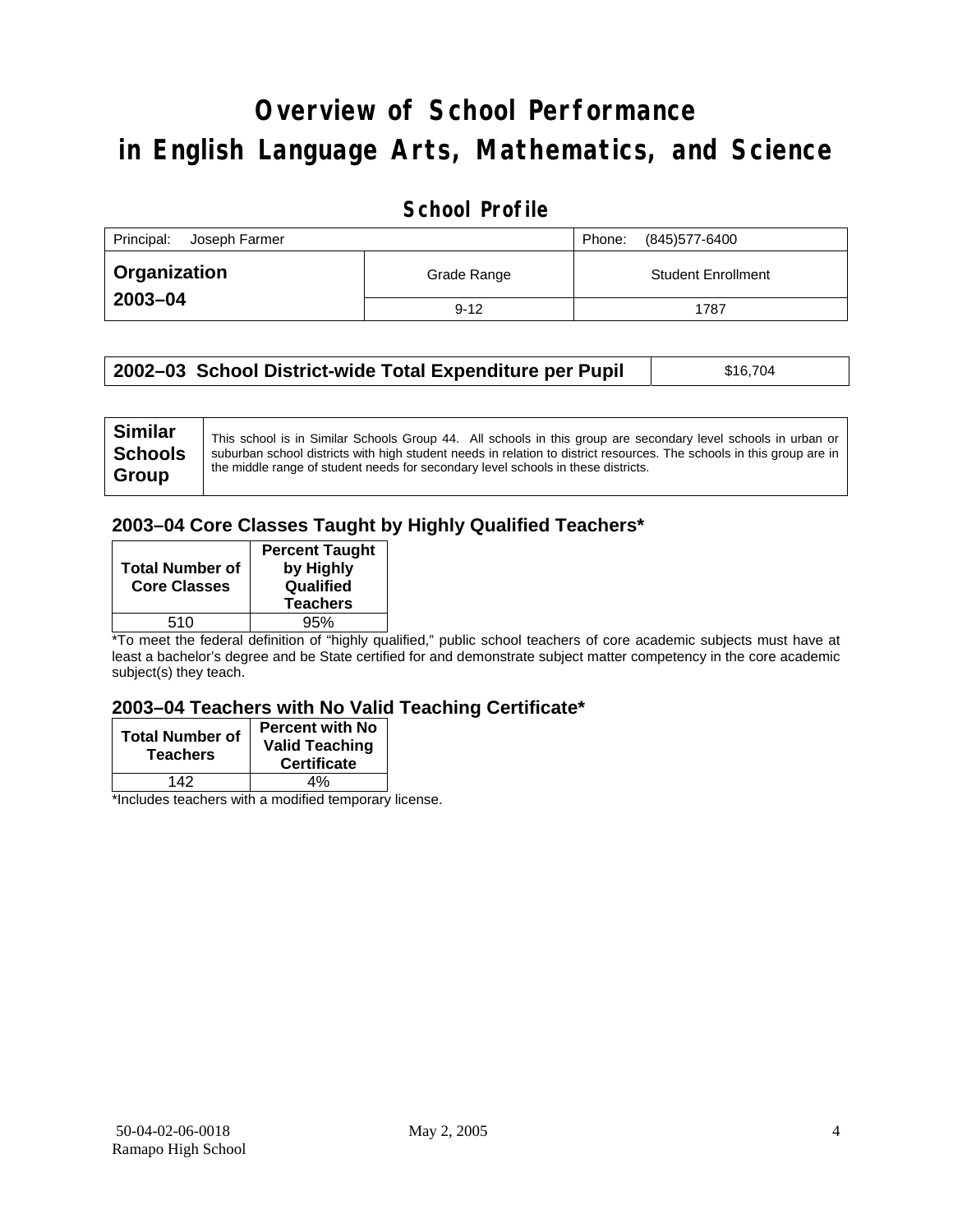### **High School English Achievement after Four Years of Instruction**

 The graphs and tables below present performance of the 1998, 1999, and 2000 cohort members, four years after entering grade 9, in meeting the graduation assessment requirement in English. In the graph, students passing approved alternatives to this examination are counted as scoring in the 65 to 84 range. RCT results are not included in the graph. The data in these tables and charts show the performance of the cohorts as of June  $30<sup>th</sup>$  of the fourth year after first entering grade 9. Data for the 1999 and 2000 cohorts include all students in cohorts in the district's schools, students continuously enrolled in the district who transferred between schools within the district, and students placed outside the district but who are the reporting responsibility of the district. Data for the 1998 cohort include all students in the cohort in the district's schools.



| English Graduation Requirement Achievement after Four Years of High School* |                                                                                                                                                                                                                                                                           |    |    |     |     |  |  |  |  |
|-----------------------------------------------------------------------------|---------------------------------------------------------------------------------------------------------------------------------------------------------------------------------------------------------------------------------------------------------------------------|----|----|-----|-----|--|--|--|--|
|                                                                             | <b>Cohort Members</b><br><b>Highest Score</b><br><b>Highest Score</b><br><b>Highest Score</b><br><b>Highest Score</b><br>Approved<br>Between 85 and 100<br>Between 55 and 64<br>Between 65 and 84<br><b>Alternative Credit</b><br>Between 0 and 54<br><b>All Students</b> |    |    |     |     |  |  |  |  |
| 1998 Cohort                                                                 | 331                                                                                                                                                                                                                                                                       | 22 | 44 | 132 | 104 |  |  |  |  |
| 1999 Cohort                                                                 | 437                                                                                                                                                                                                                                                                       | 33 | 44 | 155 | 136 |  |  |  |  |
| 2000 Cohort                                                                 | 356                                                                                                                                                                                                                                                                       | 20 | 26 | 174 | 107 |  |  |  |  |

\*Assessments used to determine counts in this table include the Regents examination in comprehensive English, the component retest in English, and approved alternatives.

| Performance of Students Who Took the Regents<br><b>Competency Tests in Reading and Writing to</b><br>Meet the Graduation Requirement* |                                                                          |  |  |  |  |  |  |
|---------------------------------------------------------------------------------------------------------------------------------------|--------------------------------------------------------------------------|--|--|--|--|--|--|
|                                                                                                                                       | <b>Failed RCT in Reading</b><br><b>Passed the RCTs</b><br>and/or Writing |  |  |  |  |  |  |
| 1998 Cohort                                                                                                                           |                                                                          |  |  |  |  |  |  |
| 1999 Cohort                                                                                                                           | 5                                                                        |  |  |  |  |  |  |
| 2000 Cohort                                                                                                                           | 5                                                                        |  |  |  |  |  |  |

\*Includes only students eligible for the safety net who did not score 55 or higher on the Regents examination or an approved alternative.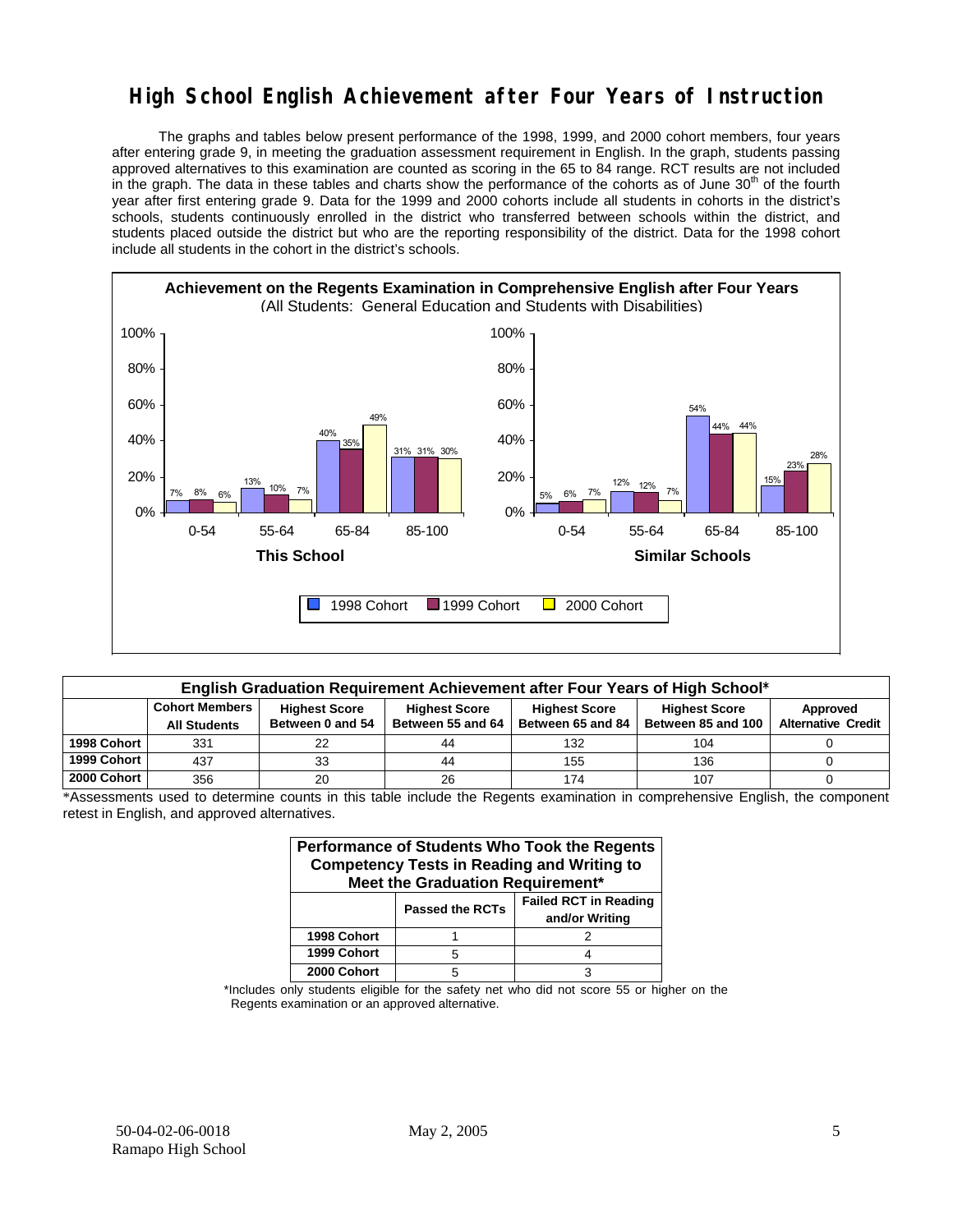### **High School Mathematics Achievement after Four Years of Instruction**

 The graphs and tables below present performance of the 1998, 1999, and 2000 cohort members, four years after entering grade 9, in meeting the graduation assessment requirement in mathematics. In the graph, students passing approved alternatives to these examinations are counted as scoring in the 65 to 84 range. RCT results are not included in the graph. The data in these tables and charts show the performance of the cohorts as of June 30<sup>th</sup> of the fourth year after first entering grade 9. Data for the 1999 and 2000 cohorts include all students in cohorts in the district's schools, students continuously enrolled in the district who transferred between schools within the district, and students placed outside the district but who are the reporting responsibility of the district. Data for the 1998 cohort include all students in the cohort in the district's schools.



|             | Mathematics Graduation Requirement Achievement after Four Years of High School* |                                                                                                          |                                    |     |                                                         |  |  |  |  |  |
|-------------|---------------------------------------------------------------------------------|----------------------------------------------------------------------------------------------------------|------------------------------------|-----|---------------------------------------------------------|--|--|--|--|--|
|             | <b>Cohort Members</b>                                                           | <b>Highest Score</b><br><b>Highest Score</b><br><b>Highest Score</b><br>Approved<br><b>Highest Score</b> |                                    |     |                                                         |  |  |  |  |  |
|             | <b>All Students</b>                                                             |                                                                                                          | Between 0 and 54 Between 55 and 64 |     | Between 65 and 84 Between 85 and 100 Alternative Credit |  |  |  |  |  |
| 1998 Cohort | 331                                                                             | 44                                                                                                       | 35                                 | 121 | 98                                                      |  |  |  |  |  |
| 1999 Cohort | 437                                                                             | 62                                                                                                       | 51                                 | 160 | 106                                                     |  |  |  |  |  |
| 2000 Cohort | 356                                                                             |                                                                                                          | 61                                 | 149 | 79                                                      |  |  |  |  |  |

\*Assessments used to determine counts in this table include a Regents examination in mathematics, the component retest in mathematics and approved alternatives.

| Performance of Students Who Took the Regents<br><b>Competency Test in Mathematics to Meet the</b><br><b>Graduation Requirement*</b> |                       |                                          |  |  |  |  |
|-------------------------------------------------------------------------------------------------------------------------------------|-----------------------|------------------------------------------|--|--|--|--|
|                                                                                                                                     | <b>Passed the RCT</b> | <b>Failed at Least</b><br><b>One RCT</b> |  |  |  |  |
| 1998 Cohort                                                                                                                         | 3                     |                                          |  |  |  |  |
| 1999 Cohort                                                                                                                         | 17                    |                                          |  |  |  |  |
| 2000 Cohort                                                                                                                         |                       |                                          |  |  |  |  |

\*Includes only students eligible for the safety net who did not score 55 or higher on the Regents examination or an approved alternative.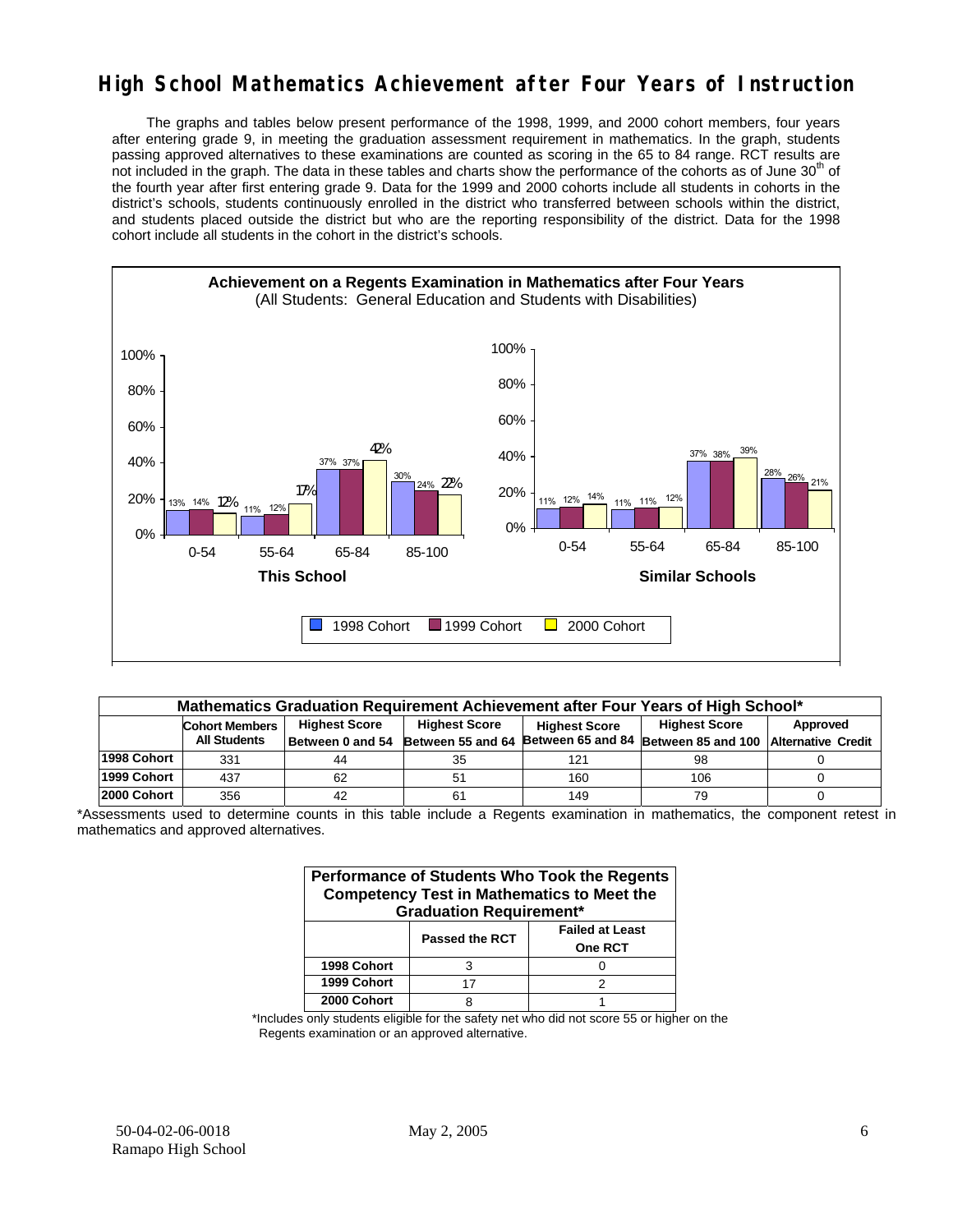## **Cohort Graduation Rates**

 Students were counted as graduates if they earned a local diploma with or without a Regents endorsement by August 31<sup>st</sup> of the fourth year after first entering grade 9. The graduation-rate cohort includes students who transferred to general education development (GED) programs. These students were not counted in the 1998 and 1999 school accountability cohort for English and mathematics.



| <b>Cohort Graduation Rates</b> |                                  |                                |                                                             |                            |  |  |  |
|--------------------------------|----------------------------------|--------------------------------|-------------------------------------------------------------|----------------------------|--|--|--|
|                                | <b>Cohort</b><br>Members*<br>(a) | <b>Transfers to GED</b><br>(b) | <b>Graduation Rate</b><br>Cohort<br><b>Members</b><br>(a+b) | <b>Number</b><br>Graduated |  |  |  |
| 1998 Cohort                    | 353                              |                                | 359                                                         | 260                        |  |  |  |
| 1999 Cohort                    | 424                              |                                | 441                                                         | 314                        |  |  |  |

\*Count as of August 31<sup>st</sup> of the fourth year after first entering grade 9.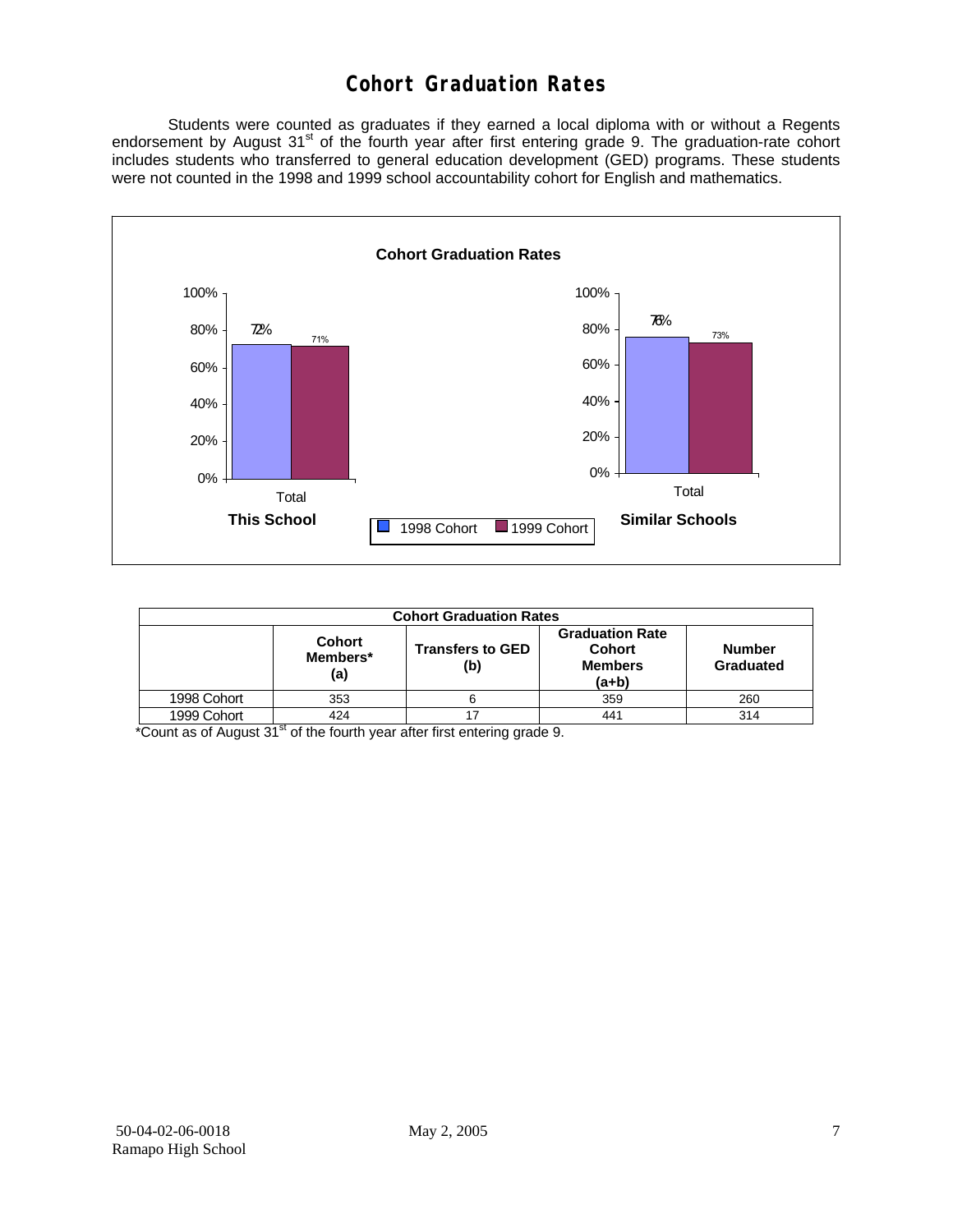# **Analysis of Student Subgroup Performance**

Historically, on State assessments the average performance of Black, Hispanic, and Native American students has been lower than that of White and Asian students. Similarly, students from lowincome families have not performed as well as those from higher income families. A high priority of the Board of Regents is to eliminate these gaps in student performance. In addition, Title I of the federal Elementary and Secondary Education Act includes explicit requirements "to ensure that students served by Title I are given the same opportunity to achieve to high standards and are held to the same high expectations as all students in each State."

This section of the school report card provides performance data for two years by racial/ethnic group, disability status, gender, English proficiency status, income level, and migrant status. The purpose of the student subgroup analyses is to determine if students who perform below the standards in any school tend to fall into particular groups, such as minority students, limited English proficient students, or economically disadvantaged students. If these analyses provide evidence that students in one of the groups achieve at a lower level than other students, the school and community should examine the reasons for this lower performance and make necessary changes in curriculum, instruction, and student support services to remedy these performance gaps. If your school did not report data for the 2003–04 school year for a subject and grade, a table showing data for subgroups in that subject and grade will not be included in the *Analysis*.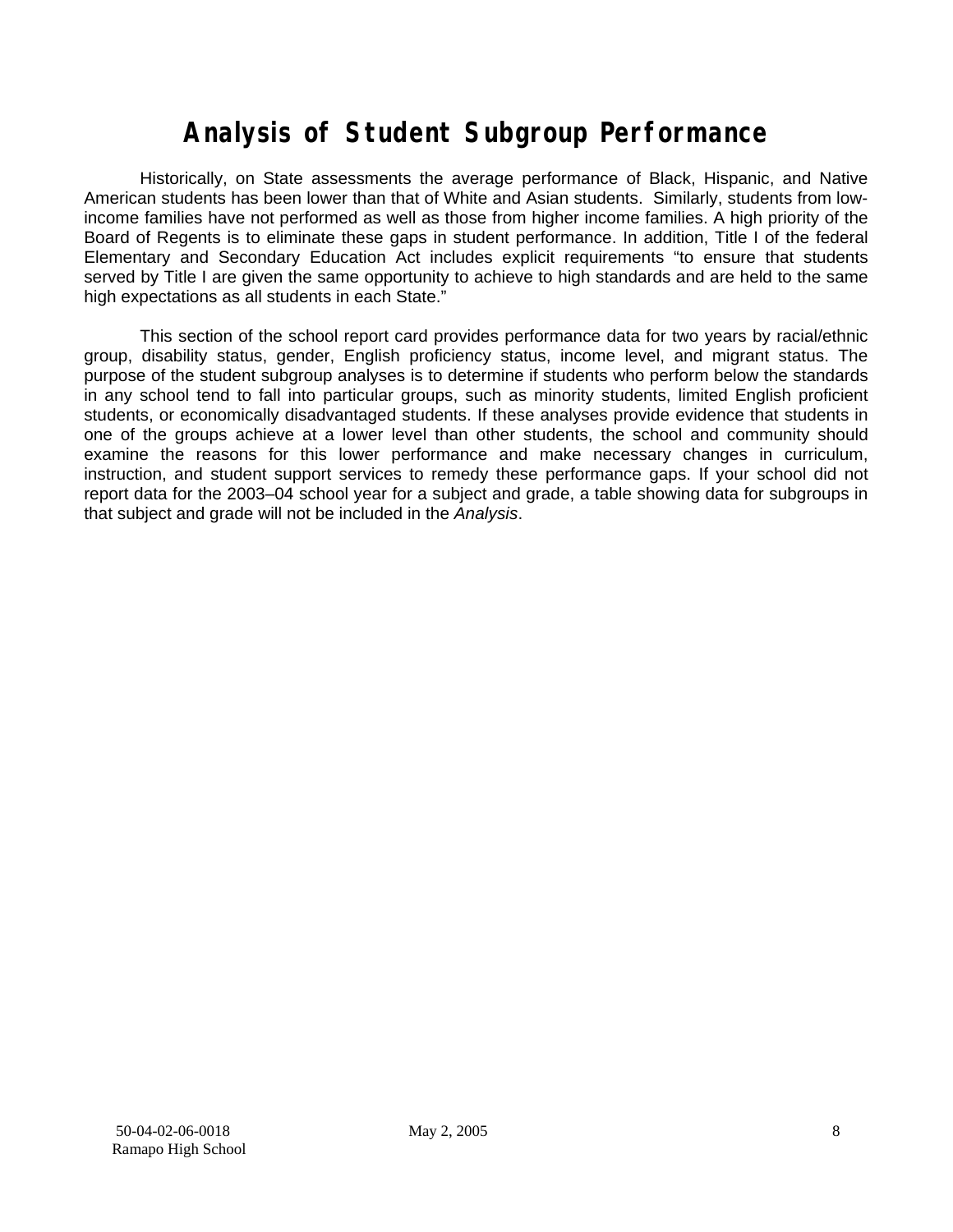### **1999 and 2000 High School Cohorts**

General-education students who first entered ninth grade in 1999 or 2000 must score 55 or higher on Regents English and mathematics examinations to graduate. During the phase-in of the Regents examination graduation requirements, all students (with district board of education approval) may qualify for a local diploma by earning a score of 55–64 on the required Regents examinations; a score of 65 or higher is required for a Regents diploma. Students with disabilities and certain students with a Section 504 Accomodation Plan may qualify for a local diploma by passing Regents competency tests. The data in these tables show the performance of the cohorts as of June 30<sup>th</sup> of the fourth year after first entering grade 9.

#### **Performance on the English Assessment Requirement for Graduation**

|                                              | 1999 Cohort     |                          |                |                   | 2000 Cohort               |                 |                          |               |                   |                          |
|----------------------------------------------|-----------------|--------------------------|----------------|-------------------|---------------------------|-----------------|--------------------------|---------------|-------------------|--------------------------|
|                                              |                 | <b>Count of Students</b> |                | <b>Percent</b>    |                           |                 | <b>Count of Students</b> |               | <b>Percent</b>    |                          |
|                                              |                 |                          | by Score       |                   | <b>Meeting</b>            | <b>Students</b> | by Score                 |               | <b>Meeting</b>    |                          |
| <b>Student Subgroup</b>                      | <b>Students</b> | <b>Regents</b>           |                | Pass-             | Gradu-                    | in              | <b>Regents</b>           |               | Pass-             | Gradua-                  |
|                                              | in Cohort       | $55 -$<br>64             | $65 -$<br>100  | ed<br><b>RCTs</b> | ation<br>Require-<br>ment | <b>Cohort</b>   | $55 -$<br>64             | $65 -$<br>100 | ed<br><b>RCTs</b> | tion<br>Require-<br>ment |
| <b>Results by Race/Ethnicity</b>             |                 |                          |                |                   |                           |                 |                          |               |                   |                          |
| American Indian/Alaskan Native               | $\mathbf{0}$    | 0                        | $\overline{0}$ | $\mathbf 0$       | 0%                        | $\overline{2}$  | s                        | s             | s                 | s                        |
| <b>Black</b>                                 | 248             | 31                       | 134            | $\overline{2}$    | 67%                       | 208             | 19                       | 154           | 3                 | 85%                      |
| Hispanic                                     | 36              | 5                        | 26             | $\Omega$          | 86%                       | 36              | s                        | s             | s                 | s                        |
| Asian or Pacific Islander                    | 62              | 5                        | 53             | 0                 | 94%                       | 44              | $\overline{4}$           | 39            | $\mathbf 0$       | 98%                      |
| White                                        | 91              | $\overline{c}$           | 78             | 3                 | 91%                       | 66              | $\overline{c}$           | 58            | $\overline{2}$    | 94%                      |
| Total                                        | 437             | 43                       | 291            | 5                 | 78%                       | 356             | $\overline{26}$          | 281           | 5                 | 88%                      |
| Small Group Totals (s)                       | $\Omega$        | $\Omega$                 | $\Omega$       | $\Omega$          | 0%                        | 38              | $\mathbf{1}$             | 30            | $\overline{0}$    | 82%                      |
| <b>Results by Disability Status</b>          |                 |                          |                |                   |                           |                 |                          |               |                   |                          |
| General-education students                   | 405             | 39                       | 279            | 0                 | 79%                       | 332             | 21                       | 278           | 0                 | 90%                      |
| Students with disabilities                   | 32              | $\overline{4}$           | 12             | 5                 | 66%                       | 24              | 5                        | 3             | 5                 | 54%                      |
| Total                                        | 437             | 43                       | 291            | 5                 | 78%                       | 356             | 26                       | 281           | 5                 | 88%                      |
| <b>Results by Gender</b>                     |                 |                          |                |                   |                           |                 |                          |               |                   |                          |
| Female                                       | 200             | 26                       | 138            | $\Omega$          | 82%                       | 183             | 12                       | 151           | $\overline{2}$    | 90%                      |
| Male                                         | 237             | 17                       | 153            | 5                 | 74%                       | 173             | 14                       | 130           | 3                 | 85%                      |
| Total                                        | 437             | 43                       | 291            | 5                 | 78%                       | 356             | 26                       | 281           | 5                 | 88%                      |
| <b>Results by English Proficiency Status</b> |                 |                          |                |                   |                           |                 |                          |               |                   |                          |
| English proficient                           | 368             | 33                       | 272            | 5                 | 84%                       | 319             | 20                       | 265           | 5                 | 91%                      |
| Limited English proficient                   | 69              | 10                       | 19             | 0                 | 42%                       | 37              | 6                        | 16            | 0                 | 59%                      |
| Total                                        | 437             | 43                       | 291            | 5                 | 78%                       | 356             | 26                       | 281           | 5                 | 88%                      |
| <b>Results by Income Level</b>               |                 |                          |                |                   |                           |                 |                          |               |                   |                          |
| Economically disadvantaged                   | 133             | 21                       | 66             | $\mathbf 0$       | 65%                       | 102             | 13                       | 65            | 2                 | 78%                      |
| Not disadvantaged                            | 304             | 22                       | 225            | 5                 | 83%                       | 254             | 13                       | 216           | 3                 | 91%                      |
| Total                                        | 437             | 43                       | 291            | 5                 | 78%                       | 356             | 26                       | 281           | 5                 | 88%                      |
| <b>Results by Migrant Status</b>             |                 |                          |                |                   |                           |                 |                          |               |                   |                          |
| Migrant family                               | 0               | 0                        | 0              | $\mathbf 0$       | 0%                        | 0               | $\mathbf 0$              | $\Omega$      | 0                 | 0%                       |
| Not migrant family                           | 437             | 43                       | 291            | 5                 | 78%                       | 356             | 26                       | 281           | 5                 | 88%                      |
| Total                                        | 437             | 43                       | 291            | 5                 | 78%                       | 356             | 26                       | 281           | 5                 | 88%                      |

#### **after Four Years of High School**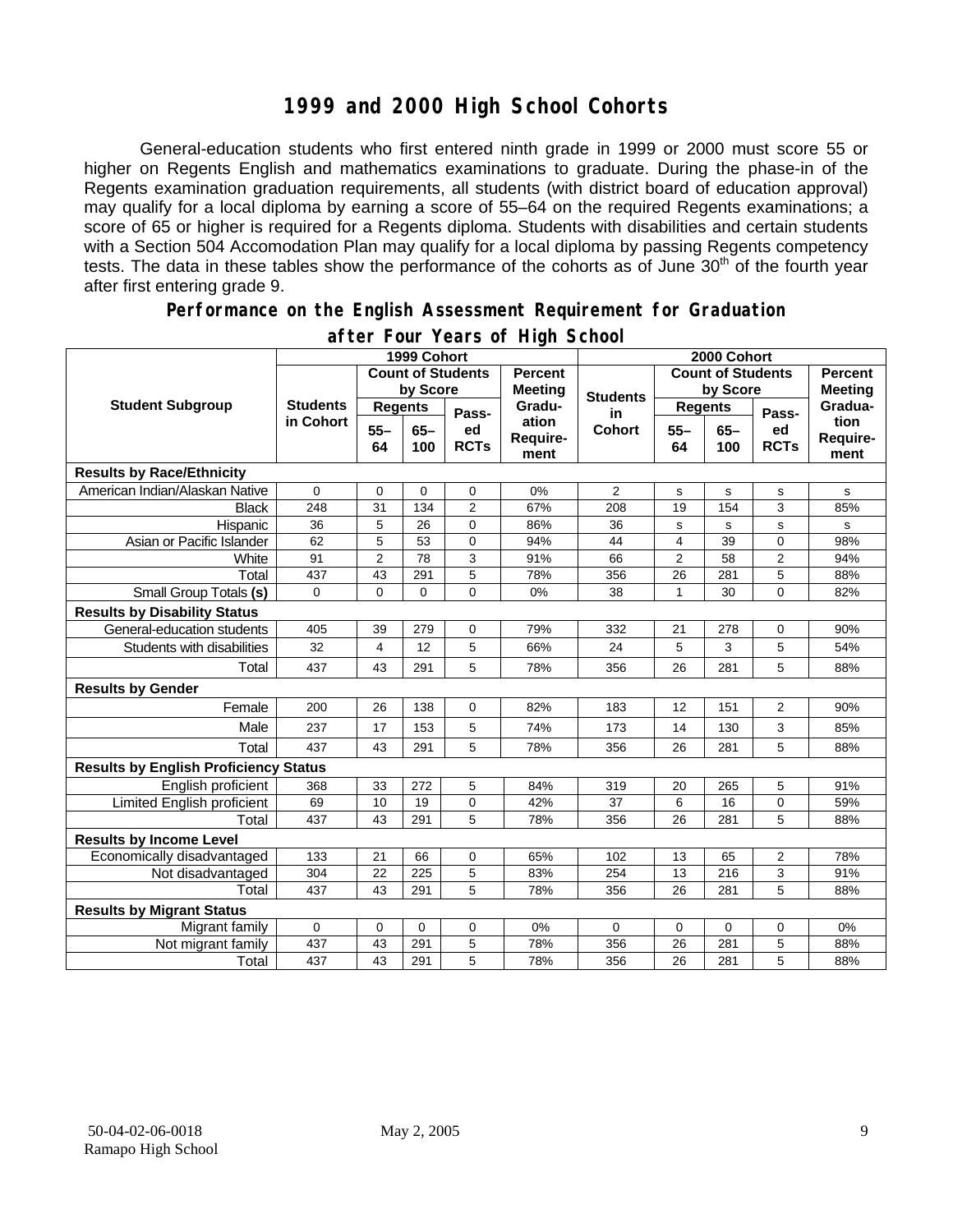#### **Performance on the Mathematics Assessment Requirement for Graduation after Four Years of High School**

|                                              | <u><b>Siddaction artor roar roars or right conco</b></u><br>1999 Cohort |                          |                  |                 |                | 2000 Cohort           |                          |             |                |                                  |
|----------------------------------------------|-------------------------------------------------------------------------|--------------------------|------------------|-----------------|----------------|-----------------------|--------------------------|-------------|----------------|----------------------------------|
| <b>Student Subgroup</b>                      |                                                                         | <b>Count of Students</b> |                  |                 | Percent        |                       | <b>Count of Students</b> |             |                | <b>Percent</b><br><b>Meeting</b> |
|                                              | <b>Students</b><br>in<br><b>Cohort</b>                                  | by Score                 |                  |                 | <b>Meeting</b> |                       | by Score                 |             |                |                                  |
|                                              |                                                                         | <b>Regents</b>           |                  |                 | Gradu-         | <b>Students</b><br>in | <b>Regents</b>           |             | Pass-          | Gradua-                          |
|                                              |                                                                         | $55 -$                   | $65-$            | Pass-<br>ed     | ation          | <b>Cohort</b>         | $55 -$                   | $65-$       | ed             | tion                             |
|                                              |                                                                         | 64                       | 100              | <b>RCTs</b>     | Require-       |                       | 64                       | 100         | <b>RCTs</b>    | <b>Require-</b>                  |
|                                              |                                                                         |                          |                  |                 | ment           |                       |                          |             |                | ment                             |
| <b>Results by Race/Ethnicity</b>             |                                                                         |                          |                  |                 |                |                       |                          |             |                |                                  |
| American Indian/Alaskan Native               | $\Omega$                                                                | $\mathbf 0$              | $\Omega$         | $\Omega$        | 0%             | $\overline{2}$        | s                        | $\mathbf s$ | s              | s                                |
| <b>Black</b>                                 | 248                                                                     | 39                       | 114              | 12              | 67%            | 208                   | 41                       | 115         | $\overline{7}$ | 78%                              |
| Hispanic                                     | 36                                                                      | $\overline{4}$           | 25               | 0               | 81%            | 36                    | s                        | s           | s              | s                                |
| Asian or Pacific Islander                    | 62                                                                      | 5                        | 54               | 0               | 95%            | 44                    | 4                        | 35          | 0              | 89%                              |
| White                                        | 91                                                                      | 3                        | 73               | 5               | 89%            | 66                    | $\overline{7}$           | 54          | $\mathbf{1}$   | 94%                              |
| Total                                        | 437                                                                     | 51                       | 266              | 17              | 76%            | 356                   | 61                       | 228         | 8              | 83%                              |
| <b>Small Group Totals (s)</b>                | $\mathbf 0$                                                             | 0                        | $\Omega$         | $\mathbf 0$     | 0%             | 38                    | 9                        | 24          | 0              | 87%                              |
| <b>Results by Disability Status</b>          |                                                                         |                          |                  |                 |                |                       |                          |             |                |                                  |
| General-education students                   | 405                                                                     | 50                       | 260              | $\mathbf 0$     | 77%            | 332                   | 57                       | 225         | 0              | 85%                              |
| Students with disabilities                   | 32                                                                      | $\mathbf{1}$             | 6                | 17              | 75%            | 24                    | $\overline{4}$           | 3           | 8              | 63%                              |
| Total                                        | 437                                                                     | 51                       | 266              | 17              | 76%            | 356                   | 61                       | 228         | 8              | 83%                              |
| <b>Results by Gender</b>                     |                                                                         |                          |                  |                 |                |                       |                          |             |                |                                  |
| Female                                       | 200                                                                     | 28                       | 126              | 5               | 80%            | 183                   | 31                       | 117         | 2              | 82%                              |
| Male                                         | 237                                                                     | 23                       | 140              | 12              | 74%            | 173                   | 30                       | 111         | 6              | 85%                              |
| Total                                        | 437                                                                     | 51                       | 266              | 17              | 76%            | 356                   | 61                       | 228         | 8              | 83%                              |
| <b>Results by English Proficiency Status</b> |                                                                         |                          |                  |                 |                |                       |                          |             |                |                                  |
| English proficient                           | 368                                                                     | 32                       | 251              | 17              | 82%            | 319                   | 55                       | 210         | 8              | 86%                              |
| Limited English proficient                   | 69                                                                      | 19                       | 15               | $\pmb{0}$       | 49%            | 37                    | 6                        | 18          | 0              | 65%                              |
| Total                                        | 437                                                                     | 51                       | 266              | 17              | 76%            | 356                   | 61                       | 228         | 8              | 83%                              |
| <b>Results by Income Level</b>               |                                                                         |                          |                  |                 |                |                       |                          |             |                |                                  |
| Economically disadvantaged                   | 133                                                                     | 25                       | 55               | 6               | 65%            | 102                   | 28                       | 49          | 3              | 78%                              |
| Not disadvantaged                            | 304                                                                     | 26                       | $\overline{211}$ | $\overline{11}$ | 82%            | 254                   | 33                       | 179         | 5              | 85%                              |
| Total                                        | 437                                                                     | 51                       | 266              | 17              | 76%            | 356                   | 61                       | 228         | 8              | 83%                              |
| <b>Results by Migrant Status</b>             |                                                                         |                          |                  |                 |                |                       |                          |             |                |                                  |
| Migrant family                               | $\mathbf 0$                                                             | 0                        | 0                | 0               | 0%             | $\Omega$              | 0                        | 0           | 0              | 0%                               |
| Not migrant family                           | 437                                                                     | 51                       | 266              | 17              | 76%            | 356                   | 61                       | 228         | 8              | 83%                              |
| Total                                        | 437                                                                     | 51                       | 266              | $\overline{17}$ | 76%            | 356                   | 61                       | 228         | 8              | 83%                              |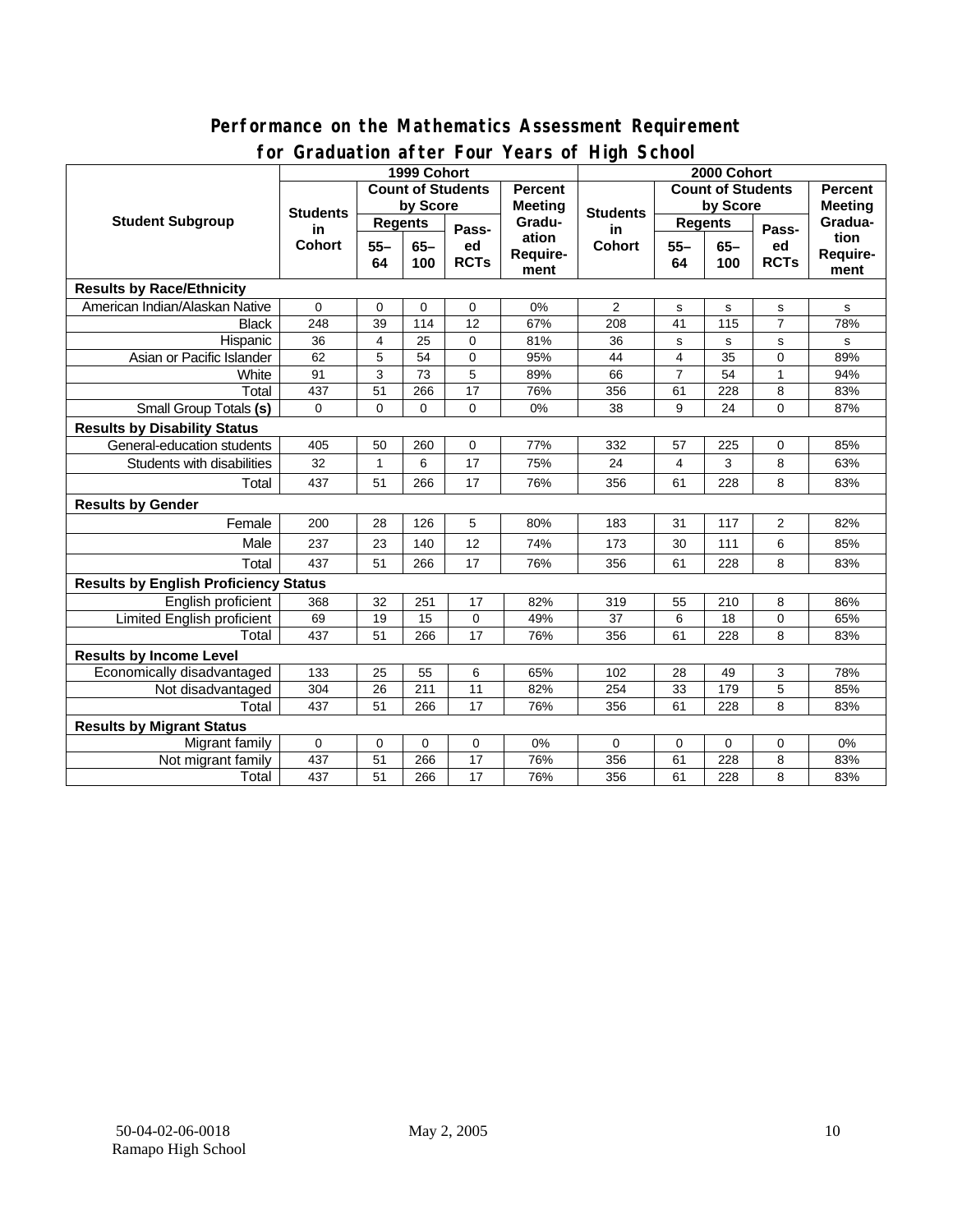### **Cohort Graduation Rates**

Students were counted as graduates if they earned a local diploma with or without a Regents endorsement by August 31<sup>st</sup> of the fourth year after first entering grade 9. The graduation-rate cohort includes students who transferred to general education development (GED) programs. These students were not counted in the district accountability cohort for English and mathematics.

|                                              | 1998 Cohort as of                |                    | 1999 Cohort as of                       |                    |  |  |  |  |  |
|----------------------------------------------|----------------------------------|--------------------|-----------------------------------------|--------------------|--|--|--|--|--|
|                                              | <b>August 31, 2002</b>           |                    | August 31, 2003                         |                    |  |  |  |  |  |
| <b>Student Subgroup</b>                      | Graduation<br><b>Rate Cohort</b> | Graduation<br>Rate | <b>Graduation</b><br><b>Rate Cohort</b> | Graduation<br>Rate |  |  |  |  |  |
| <b>Results by Race/Ethnicity</b>             |                                  |                    |                                         |                    |  |  |  |  |  |
| American Indian/Alaskan Native               | 1                                | S                  | 0                                       | 0%                 |  |  |  |  |  |
| <b>Black</b>                                 | 188                              | 60%                | 247                                     | 62%                |  |  |  |  |  |
| Hispanic                                     | 27                               | s                  | 39                                      | 69%                |  |  |  |  |  |
| Asian or Pacific Islander                    | 40                               | 93%                | 62                                      | 89%                |  |  |  |  |  |
| White                                        | 103                              | 89%                | 93                                      | 86%                |  |  |  |  |  |
| Total                                        | 359                              | 72%                | 441                                     | 71%                |  |  |  |  |  |
| Small Group Totals (s)                       | 28                               | 68%                | $\Omega$                                | 0%                 |  |  |  |  |  |
| <b>Results by Disability Status</b>          |                                  |                    |                                         |                    |  |  |  |  |  |
| General-education students                   | 336                              | 74%                | 409                                     | 72%                |  |  |  |  |  |
| Students with disabilities                   | 23                               | 43%                | 32                                      | 56%                |  |  |  |  |  |
| Total                                        | 359                              | 72%                | 441                                     | 71%                |  |  |  |  |  |
| <b>Results by Gender</b>                     |                                  |                    |                                         |                    |  |  |  |  |  |
| Female                                       | 177                              | 80%                | 199                                     | 79%                |  |  |  |  |  |
| Male                                         | 182                              | 65%                | 242                                     | 65%                |  |  |  |  |  |
| Total                                        | 359                              | 72%                | 441                                     | 71%                |  |  |  |  |  |
| <b>Results by English Proficiency Status</b> |                                  |                    |                                         |                    |  |  |  |  |  |
| English proficient                           | 316                              | 75%                | 376                                     | 77%                |  |  |  |  |  |
| <b>Limited English proficient</b>            | 43                               | 56%                | 65                                      | 37%                |  |  |  |  |  |
| Total                                        | 359                              | 72%                | 441                                     | 71%                |  |  |  |  |  |
| <b>Results by Income Level</b>               |                                  |                    |                                         |                    |  |  |  |  |  |
| Economically disadvantaged                   | 81                               | 70%                | 111                                     | 66%                |  |  |  |  |  |
| Not disadvantaged                            | 278                              | 73%                | 330                                     | 73%                |  |  |  |  |  |
| Total                                        | 359                              | 72%                | 441                                     | 71%                |  |  |  |  |  |
| <b>Results by Migrant Status</b>             |                                  |                    |                                         |                    |  |  |  |  |  |
| Migrant family                               | $\Omega$                         | 0%                 | $\Omega$                                | 0%                 |  |  |  |  |  |
| Not migrant family                           | 359                              | 72%                | 441                                     | 71%                |  |  |  |  |  |
| Total                                        | 359                              | 72%                | 441                                     | 71%                |  |  |  |  |  |